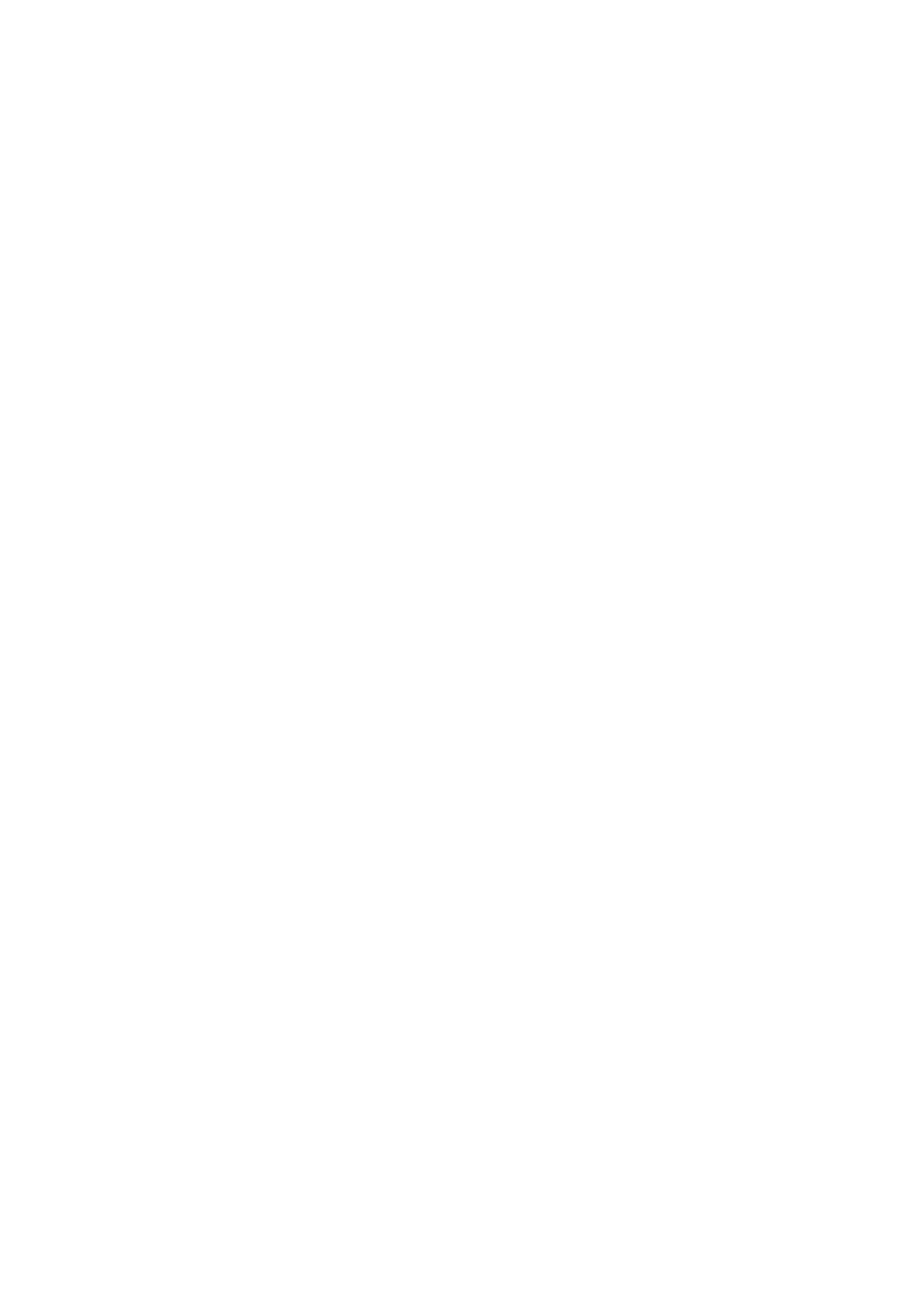*I certify that this PUBLIC BILL, which originated in the LEGISLATIVE COUNCIL, has finally passed the LEGISLATIVE COUNCIL and the LEGISLATIVE ASSEMBLY of NEW SOUTH WALES.*

*Legislative Council 2012* *Clerk of the Parliaments*



New South Wales

# **Primary Industries Legislation Amendment Bill 2012**

Act No , 2012

An Act to make miscellaneous amendments to legislation relating to stock food and medicine, beekeeping and fisheries; and for other purposes.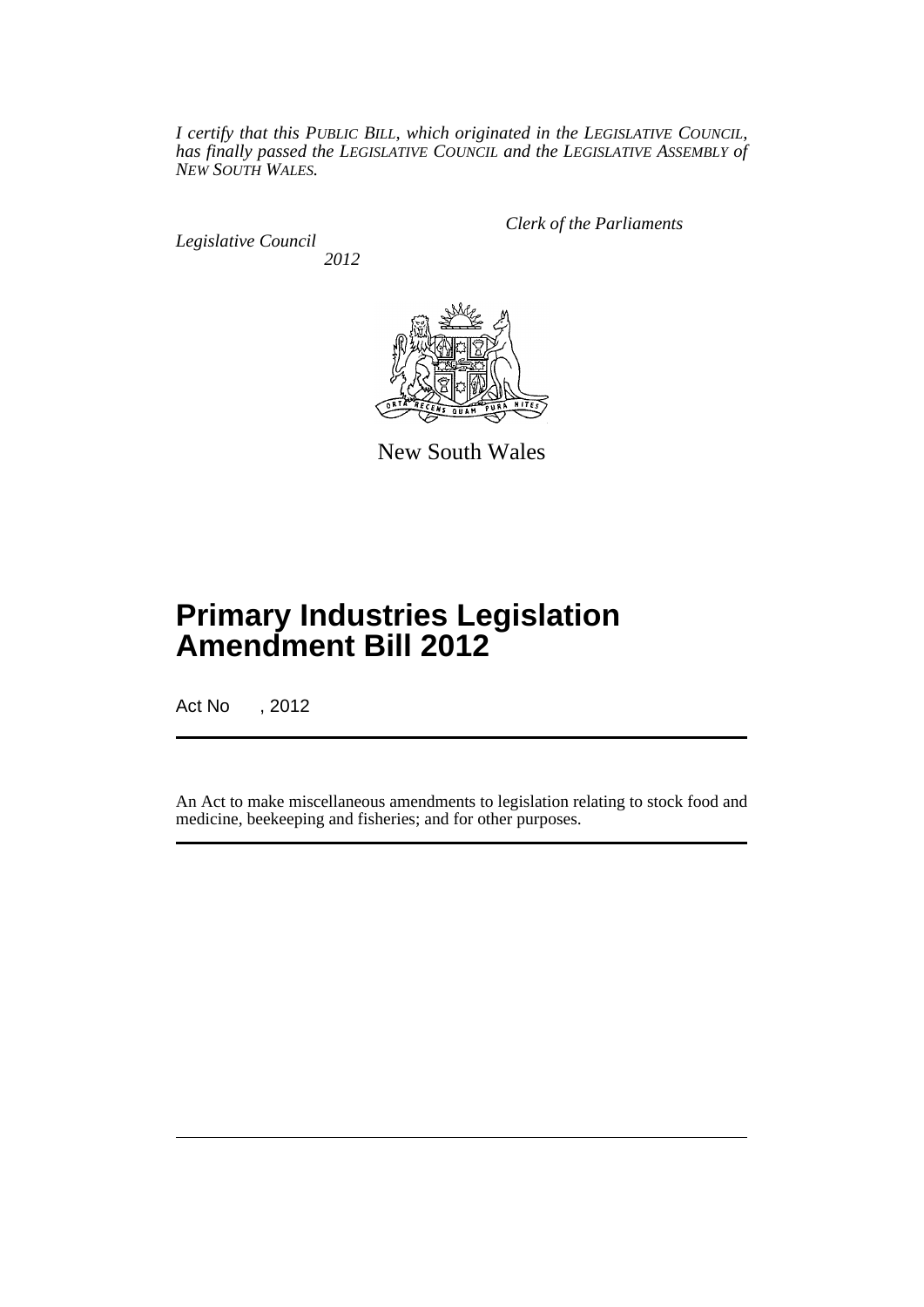## <span id="page-3-0"></span>**The Legislature of New South Wales enacts:**

#### **1 Name of Act**

This Act is the *Primary Industries Legislation Amendment Act 2012*.

## <span id="page-3-1"></span>**2 Commencement**

- (1) Except as provided by subsection (2), this Act commences on the date of assent to this Act.
- (2) Schedule 1  $[1]$ – $[6]$ ,  $[10]$ ,  $[11]$  and  $[14]$  commence on a day or days to be appointed by proclamation.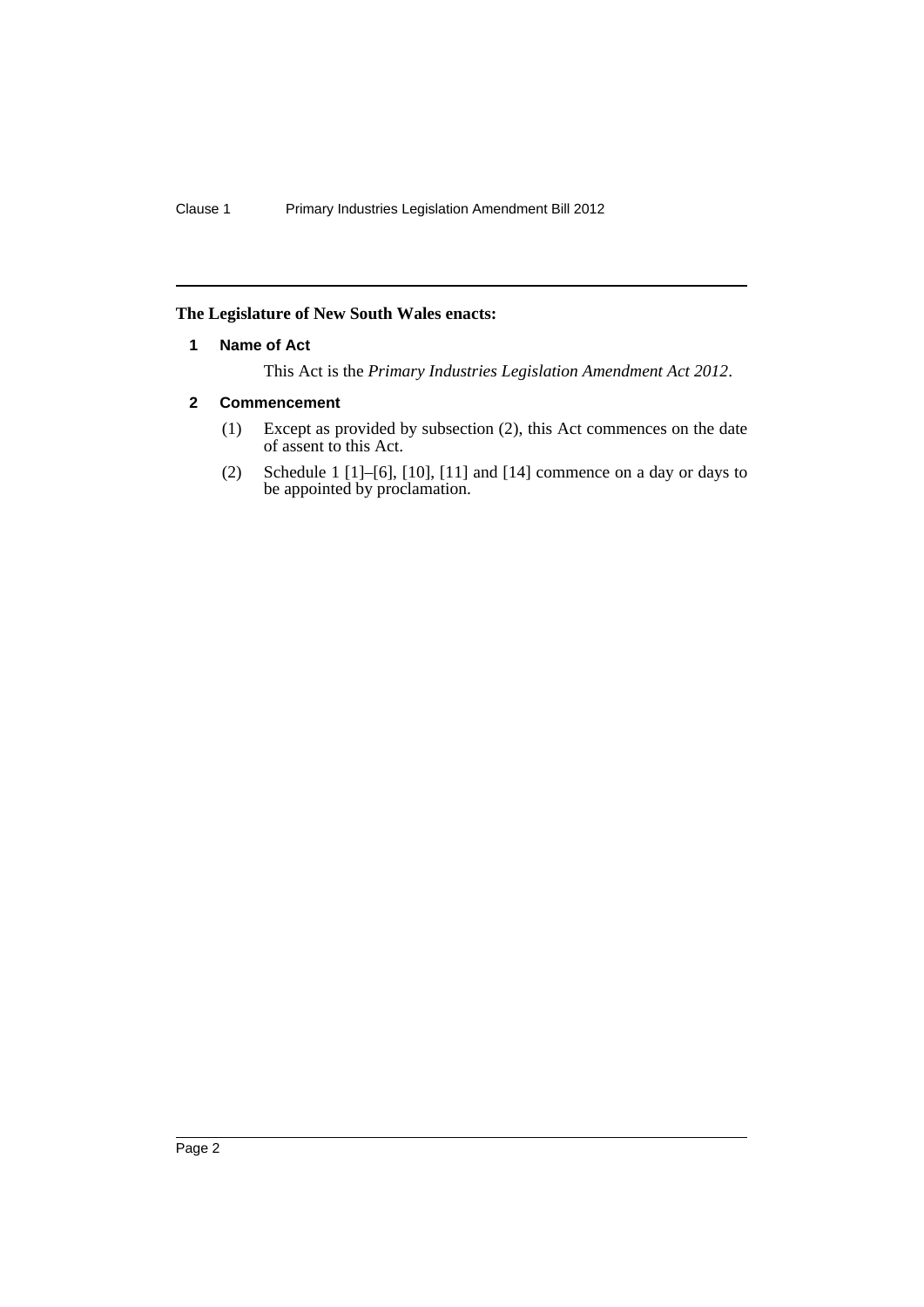Amendment of Apiaries Act 1985 No 16 Schedule 1

# <span id="page-4-0"></span>**Schedule 1 Amendment of Apiaries Act 1985 No 16**

# **[1] Section 6 Unregistered persons not to keep bees**

Omit section  $6(2)$ – $(5)$ .

**[2] Sections 7–13**

Omit the sections. Insert instead:

- **7 Registration of beekeepers**
	- (1) A person may apply to the Director-General for registration as a beekeeper.
	- (2) An application for registration as a beekeeper must:
		- (a) be in the form approved by the Director-General, and
		- (b) be accompanied by the fee (if any) prescribed by the regulations.
	- (3) The Director-General may refuse an application for registration as a beekeeper only on the grounds prescribed by the regulations.
	- (4) The Director-General must, as soon as practicable after determining an application, by notice in writing served on the applicant:
		- (a) notify the applicant of the fact, and
		- (b) if the application has been granted, issue the applicant a registration number, and
		- (c) if the application has been refused, notify the applicant of the reason for the refusal.
	- (5) The Director-General may, by notice in writing served on a registered beekeeper, change the beekeeper's registration number.
	- (6) The regulations may prescribe different classes of registration and may prescribe different fees in respect of different classes of registration.

#### **8 Conditions of registration**

(1) The registration of a person as a beekeeper is subject to the conditions (if any) prescribed by the regulations and such other conditions as may be imposed by the Director-General from time to time.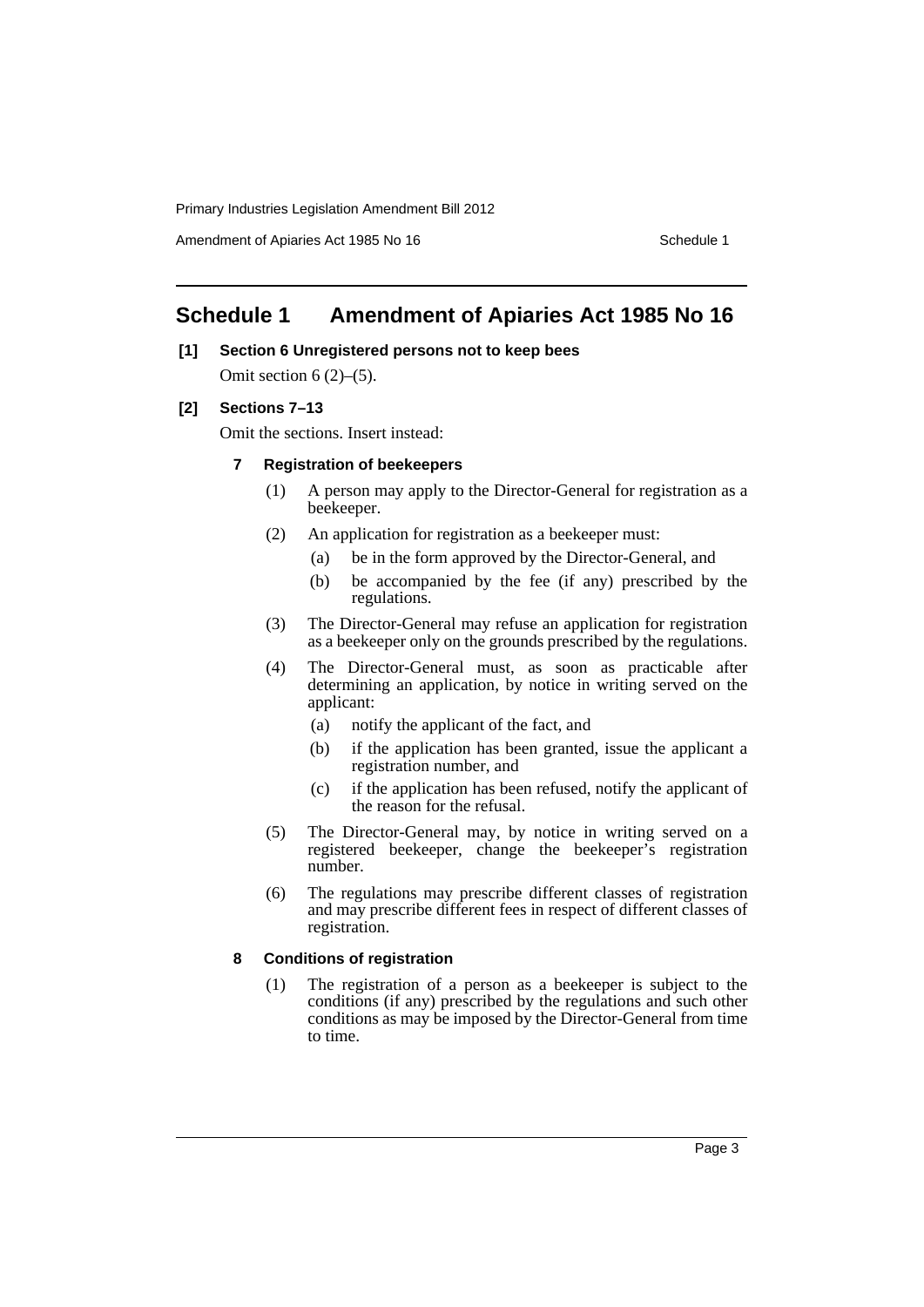- (2) The conditions imposed on the registration of beekeepers may apply generally, on a specified class of beekeepers or on an individual.
- (3) The Director-General may at any time, by notice in writing served on a registered beekeeper, impose conditions or revoke or vary any conditions imposed by the Director-General on the beekeeper's registration.
- (4) A registered beekeeper must not contravene a condition of the beekeeper's registration.

Maximum penalty: 20 penalty units.

#### **9 Term of registration**

- (1) A person's registration as a beekeeper remains in force for the period for which it was granted, unless it is earlier surrendered or cancelled under this Act.
- (2) A person's registration as a beekeeper may be granted for a period not exceeding 2 years.

#### **10 Suspension of registration**

- (1) The Director-General may suspend a person's registration as a beekeeper by notice in writing served on the person.
- (2) The Director-General may suspend the registration of a beekeeper only if the Director-General is authorised by the regulations to do so.
- (3) If a person's registration as a beekeeper is suspended, the person must not:
	- (a) sell or attempt to sell apiary products acquired in the course of carrying on the business of a beekeeper, or

(b) acquire or attempt to acquire more bees.

Maximum penalty: 20 penalty units.

- (4) Notice of the suspension of a person's registration as a beekeeper must specify the date on which the suspension takes effect (being a date after the notice is served) and the period of suspension.
- (5) The suspension of a person's registration as a beekeeper does not affect the term of the person's registration.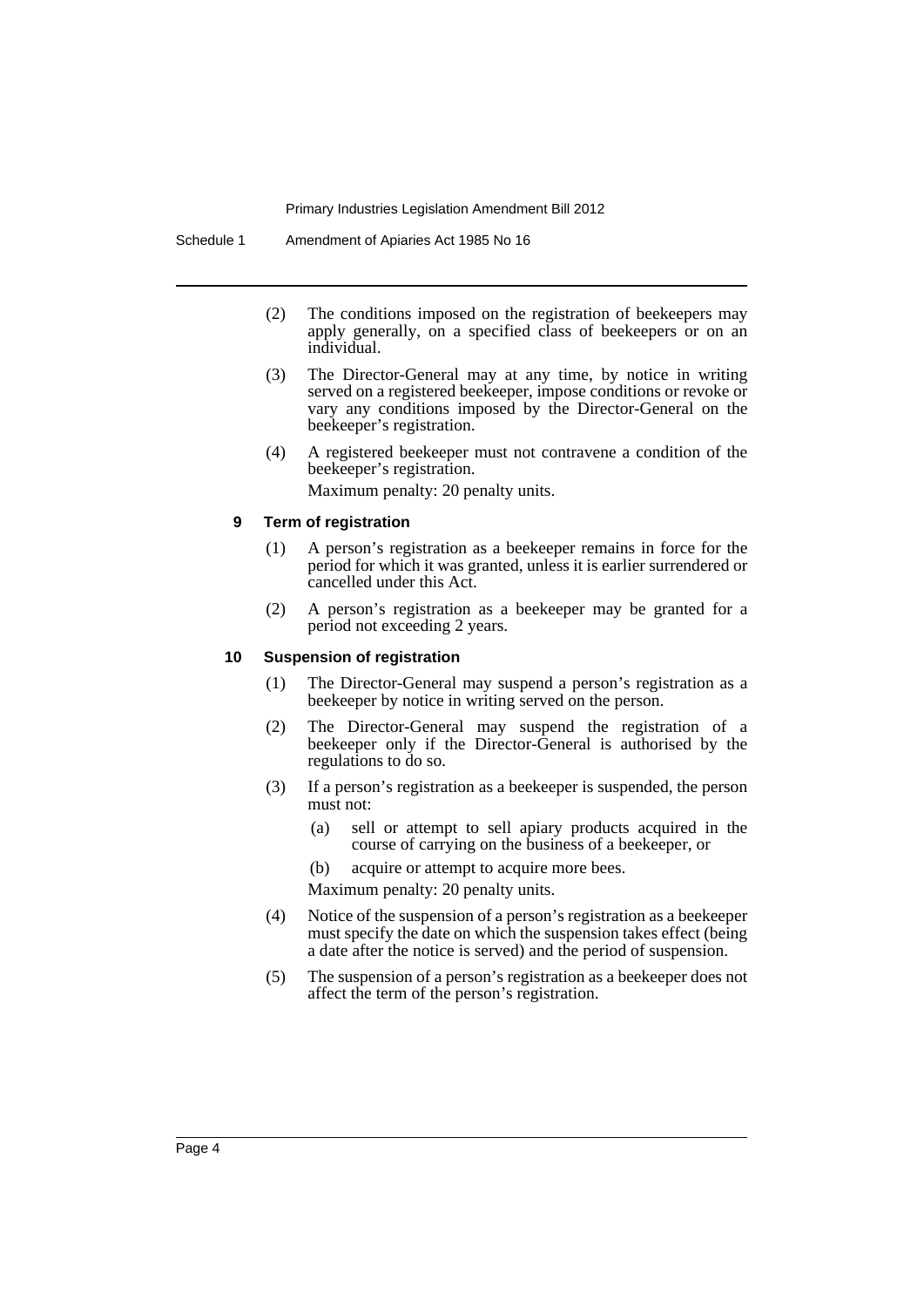Amendment of Apiaries Act 1985 No 16 Schedule 1

#### **11 Cancellation and expiry of registration**

- (1) A person ceases to be registered as a beekeeper if:
	- (a) the Director-General cancels a beekeeper's registration by notice in writing served on the person, or
	- (b) the person's term of registration expires, or
	- (c) the person notifies the Director-General, in writing, that he or she is surrendering his or her registration.
- (2) The Director-General may cancel the registration of a beekeeper only if the Director-General is authorised by the regulations to do so.
- (3) Notice of the cancellation of a person's registration as a beekeeper must specify the date on which the cancellation takes effect (being a date after the notice is served).

#### **12 Renewal of beekeeper's registration**

- (1) A registered beekeeper may, before the expiry of the beekeeper's term of registration, apply to the Director-General for the renewal of the beekeeper's registration.
- (2) An application for the renewal of a beekeeper's registration must:
	- (a) be in the form approved by the Director-General, and
	- (b) be accompanied by the fee (if any) prescribed by the regulations.
- (3) The regulations may prescribe different fees in respect of the renewal of different classes of registration.
- (4) The Director-General may refuse an application for the renewal of a beekeeper's registration only on the grounds prescribed by the regulations.
- (5) The Director-General must, as soon as practicable after determining an application, by notice in writing served on the applicant:
	- (a) notify the applicant of the fact, and
	- (b) if the application has been refused, notify the applicant of the reason for the refusal.
- (6) If a beekeeper's term of registration (in respect of which an application has been made under this section) would expire before the Director-General determines the application, the registration does not expire until the date on which the application is determined.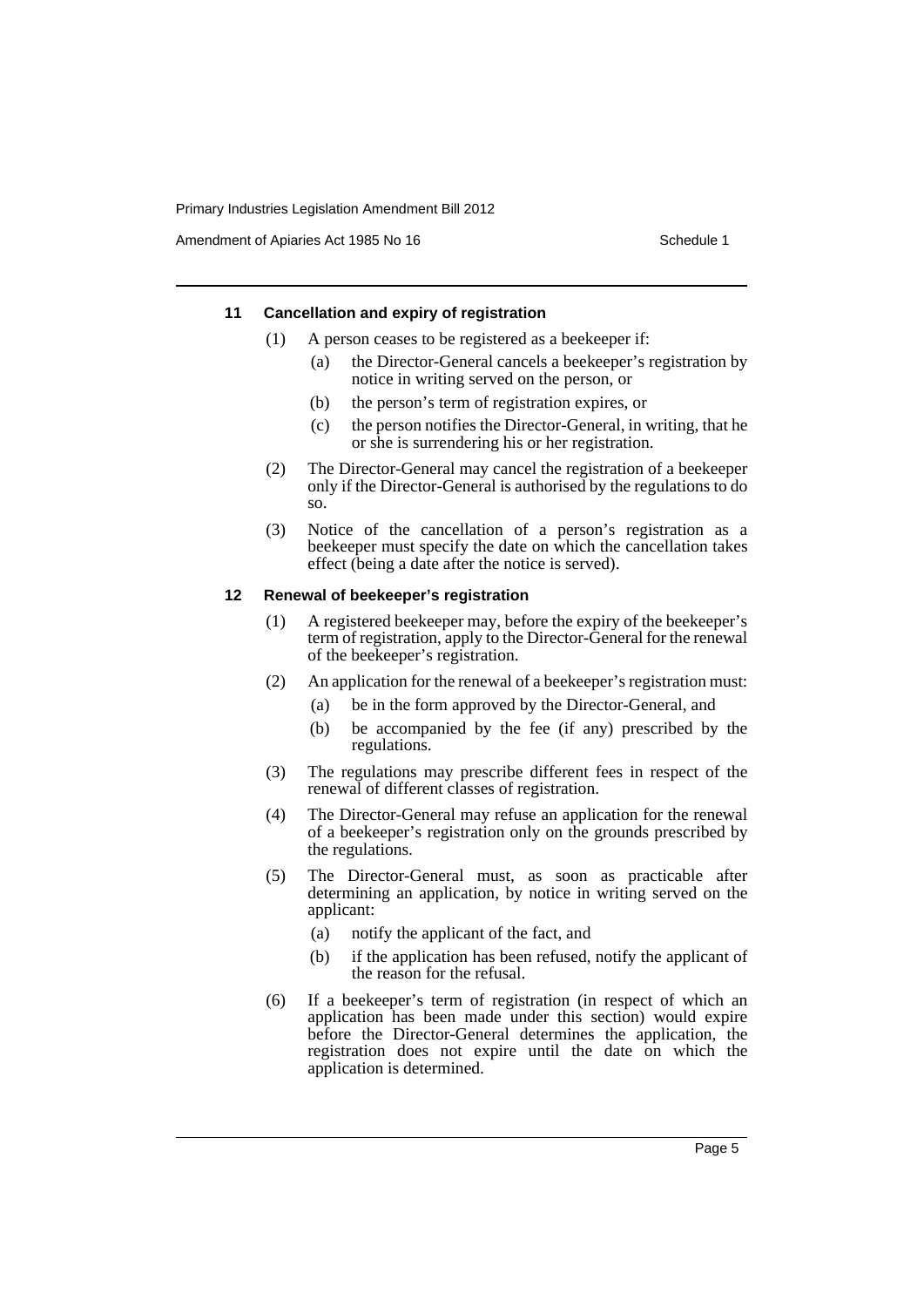Schedule 1 Amendment of Apiaries Act 1985 No 16

(7) Section 9 applies to the renewal of a beekeeper's registration in the same way as it applies to the granting of registration as a beekeeper and, for that purpose, the term of the renewal of a beekeeper's registration commences on the date on which the beekeeper's registration would, but for this section, have expired.

#### **13 Director-General to keep register of beekeepers**

- (1) The Director-General is to maintain a register of beekeepers, in such form as the Director-General considers appropriate.
- (2) The register is to contain:
	- (a) the information required by the regulations to be included in the register, and
	- (b) such other information as the Director-General considers, having regard to the purposes of the register, should be kept in the register.
- (3) The purposes for which the register is to be used and maintained under this section include the following:
	- (a) to facilitate and assist the operation of this Act and the *Animal Diseases and Animal Pests (Emergency Outbreaks) Act 1991*,
	- (b) to protect public health and safety,
	- (c) to assist in controlling disease and residues in bees and apiary products,
	- (d) to assist in enabling the disease and residue risk or status of bees, beehives, appliances and apiary products to be ascertained,
	- (e) to facilitate the determination of ownership of bees, beehives, appliances and apiary products,
	- (f) to assist in tracing the movement of bees, beehives, appliances and apiary products,
	- (g) to assist in the investigation of the theft of bees, beehives, appliances and apiary products,
	- (h) to facilitate the dissemination of information in relation to the production and marketing of bees and apiary products,
	- (i) to assist with the management of land on which apiaries are located,
	- (j) any other purpose prescribed by the regulations.
- (4) The Director-General must, on the request of an authorised person, at any time allow an authorised person to have access to the information recorded in the register.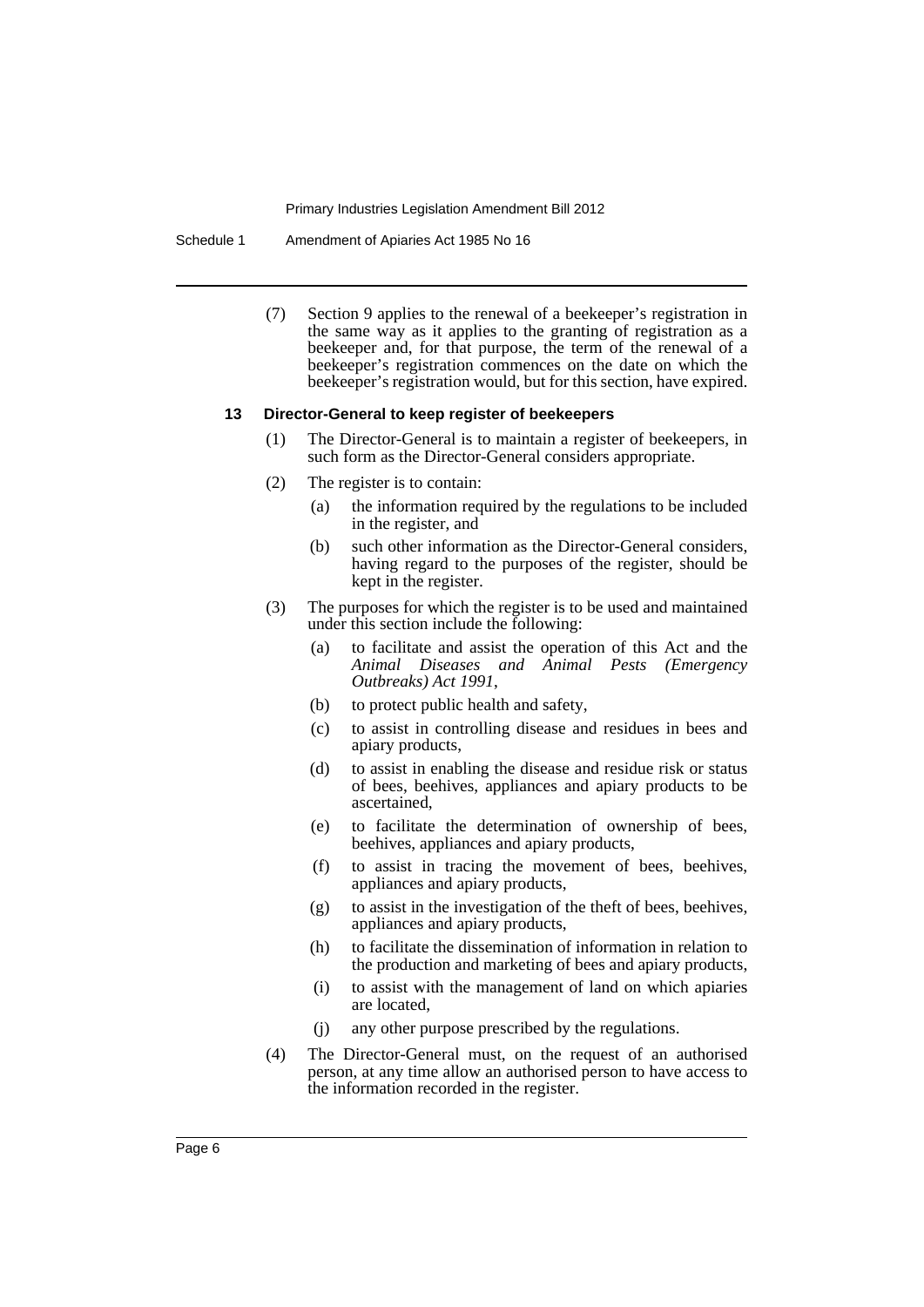Amendment of Apiaries Act 1985 No 16 Schedule 1

- (5) The Director-General may, subject to section 57 of the *Privacy and Personal Information Protection Act 1998*, allow any other person, on payment of the fee (if any) prescribed by the regulations, to have access at any reasonable time to the information recorded in the register.
- (6) A person who has access to the information recorded in the register is entitled to make notes or obtain a copy of that information.
- (7) A copy of an entry in the register, purporting to be certified by the Director-General as a true copy of the entry, is admissible in evidence in any proceedings under this Act and, in the absence of evidence to the contrary, is proof of its contents.
- (8) In this section, *authorised person* means:
	- (a) an inspector, or
	- (b) a police officer, or
	- (c) an employee of a local council, or
	- (d) any other person, or a member of a class of persons, prescribed by the regulations for the purposes of this definition.

## **[3] Section 15**

Omit the section. Insert instead:

#### **15 Beehives to be identified**

A registered beekeeper must cause each beehive that is kept by the beekeeper to be identified:

- (a) with the beekeeper's registration number, and
- (b) in accordance with any conditions to which the beekeeper's registration is subject.

Maximum penalty: 20 penalty units.

#### **[4] Section 15A Forfeiture of beehives in certain cases**

Omit section 15A (2).

## **[5] Section 15A (6)**

Omit "or before the expiry of the period specified in section 15 (1) (as the case may require)".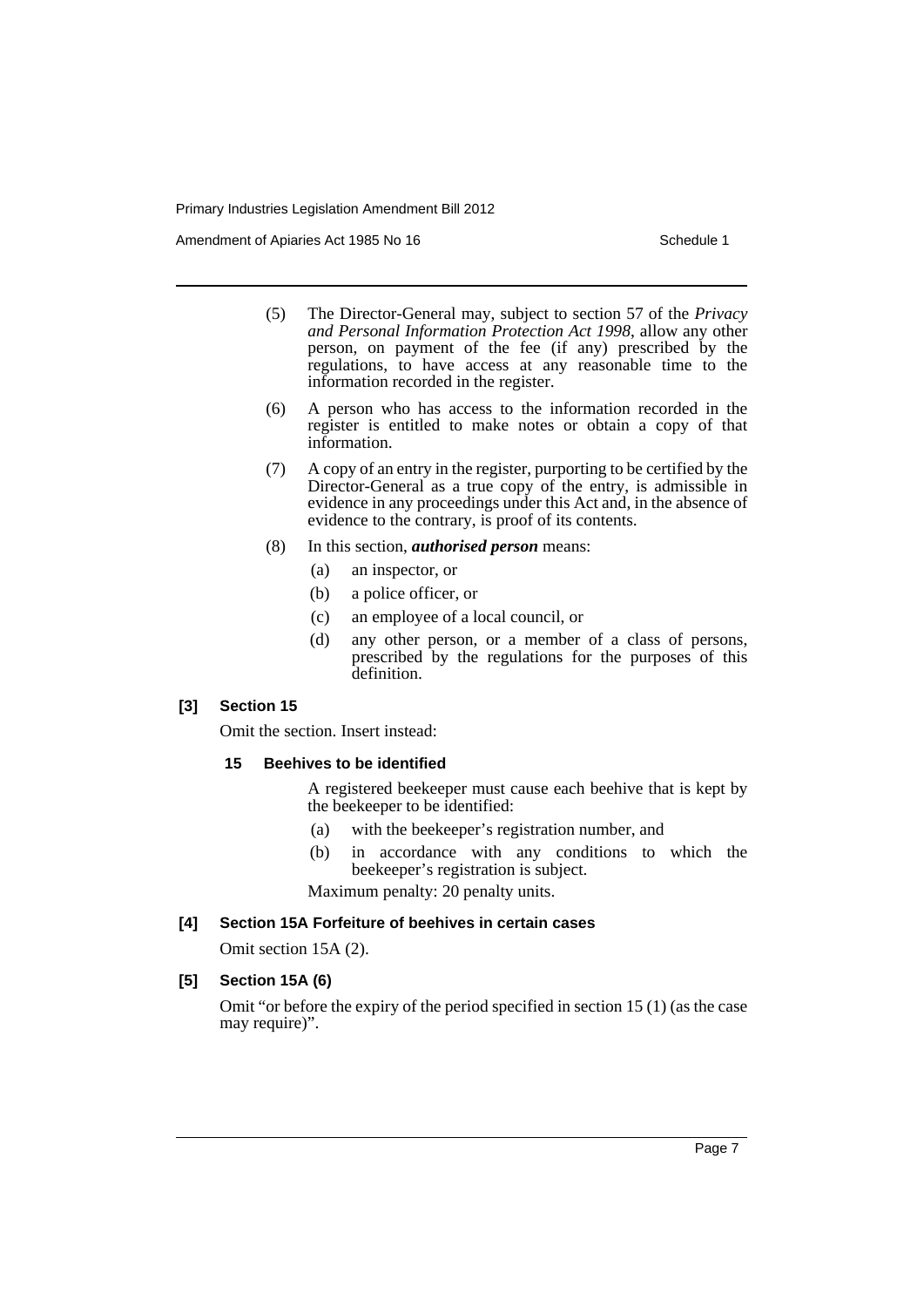Schedule 1 Amendment of Apiaries Act 1985 No 16

### **[6] Section 15A (7)**

Omit the subsection. Insert instead:

The notice must state that the beehive will be forfeited to the Crown unless, by the date specified in the notice (being a date that is at least 28 days after the notice is first displayed in the immediate vicinity of the hive), the owner of the hive causes the hive to be identified before the expiry of that period.

#### **[7] Section 18 Power of Director-General to restrict beekeeping on certain premises**

Insert after section 18 (1):

- (1A) If the Director-General makes an order under subsection (1) directing a person to remove an apiary or one or more beehives, the Director-General may also specify the premises to which the apiary or beehives are to be moved.
- (1B) If the Director-General makes an order directing a person to move an apiary or beehives to specified premises, the person may instead destroy the apiary or beehive and, if they do so, is taken to have complied with the order.

#### **[8] Section 18 (7)**

Omit the subsection. Insert instead:

- (7) If the Director-General is satisfied that:
	- (a) a person has failed to comply with a direction under subsection  $(1)$  (e), or
	- (b) a person has removed the apiary or beehives concerned from particular premises in purported compliance with such a direction to other premises in respect of which an order under subsection  $(1)$  or  $(2)$  is in force,

the Director-General may direct an inspector to remove the apiary or one or more beehives, or to destroy or otherwise dispose of the apiary or one or more beehives, in such manner as the inspector considers appropriate.

#### **[9] Section 27A**

Insert after section 27:

#### **27A Permits**

(1) An inspector may, on application or on the inspector's own initiative, issue a permit authorising the movement or keeping of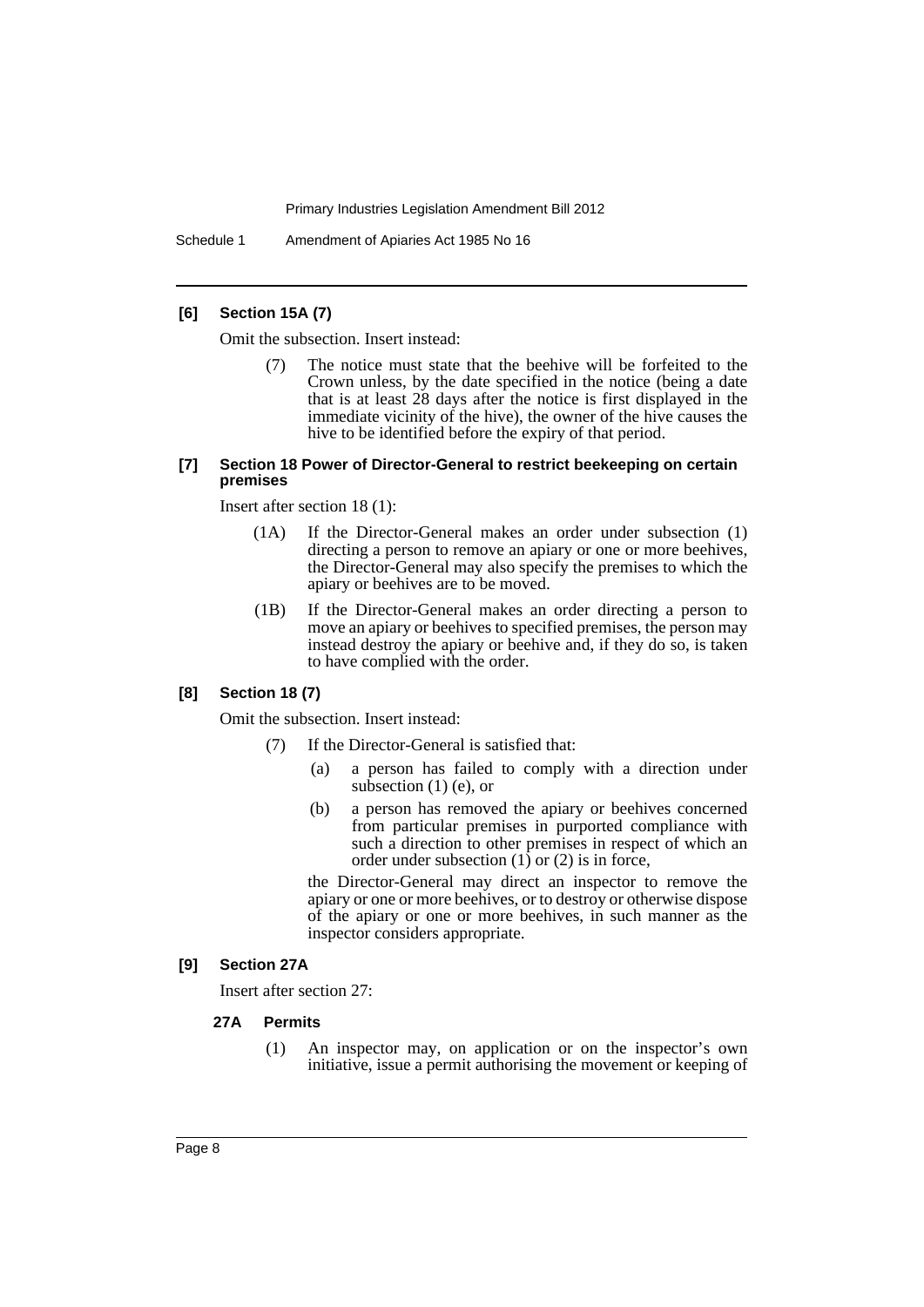Amendment of Apiaries Act 1985 No 16 Schedule 1

bees, beehives, apiary products or appliances that would otherwise contravene a provision of this Act.

- (2) A permit may apply generally or may apply to a specified class of persons.
- (3) An application for a permit must:
	- (a) be in the form approved by the Director-General, and
	- (b) be accompanied by the fee (if any) prescribed by the regulations.

The regulations may prescribe different fees in respect of different permits.

- (4) A permit has effect for the period of time, and is subject to any conditions, specified in the permit.
- (5) The inspector may specify such conditions as the inspector thinks fit having regard to the reason for the permit being issued.
- (6) An inspector may, at any time, revoke or vary a permit or a condition of a permit issued to a particular person by notice in writing to the person.
- (7) An inspector may, at any time, revoke or vary a permit or a condition of a permit issued to a class of persons by means of an instrument in writing published on the Department's internet website or published in any other manner that, in the opinion of the Director-General, is most likely to bring it to the attention of the persons who will be affected by it.
- (8) A person who moves or keeps bees, beehives, apiary products or appliances under the purported authority of a permit issued under this section must not contravene a condition to which the permit is subject.

Maximum penalty: 20 penalty units.

- (9) A person is not guilty of an offence under this Act in respect of the movement or keeping of bees, beehives, apiary products or appliances in accordance with a permit issued under this section.
- (10) The regulations may make provision for or with respect to permits under this section.

#### **[10] Section 35 Applications for review**

Omit "12 (3) or (4)" from section 35 (1) (c). Insert instead "11".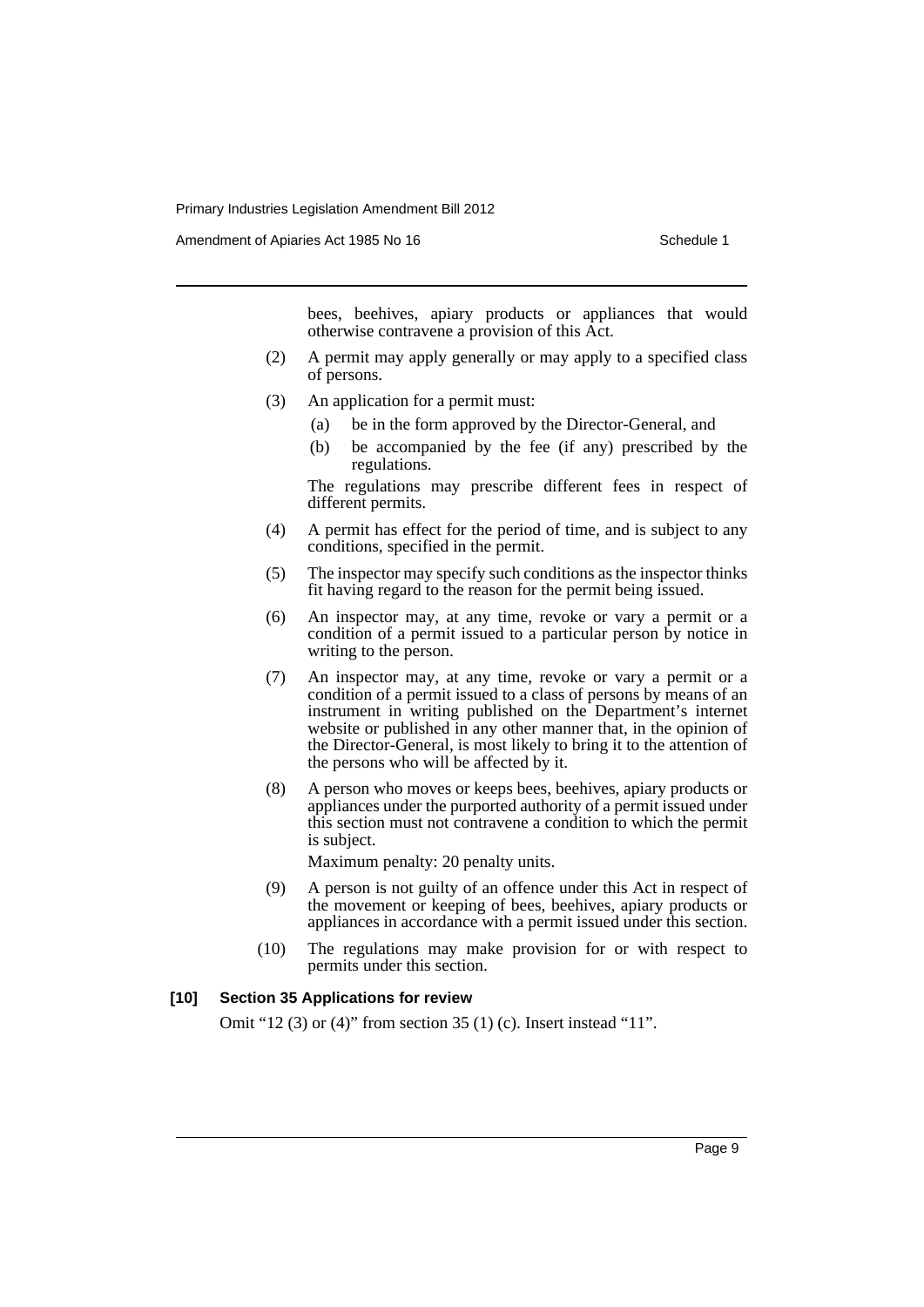Schedule 1 Amendment of Apiaries Act 1985 No 16

#### **[11] Section 35 (1) (d)**

Omit the paragraph. Insert instead:

(d) a decision of the Director-General under section 10 to suspend that person's registration,

## **[12] Section 44 Evidentiary provisions**

Omit "prohibited area" from section 44 (3) (d). Insert instead "prohibited zone".

#### **[13] Schedule 5 Savings and transitional provisions**

Insert at the end of clause 6 (1):

any other Act that amends this Act

#### **[14] Schedule 5**

Insert after clause 11:

#### **12 Registration of beekeepers**

- (1) The registration of a person as a beekeeper that was in force, immediately before the substitution of sections 7–13 by the *Primary Industries Legislation Amendment Act 2012*:
	- (a) is taken to have been granted under, and is subject to, those sections as so substituted, and
	- (b) expires on the day on which the registration would have expired but for that substitution (unless the registration is renewed in accordance with section 12 as so substituted), and
	- (c) is subject to the conditions, if any, to which it was subject immediately before that substitution (unless the conditions are varied in accordance with those sections as so substituted).
- (2) The registration number of a beekeeper who is taken to have been granted registration by subclause (1) is the same as the beekeeper's registration number immediately before the substitution of sections 7–13 by the *Primary Industries Legislation Amendment Act 2012*.

#### **13 Register of beekeepers**

The register of beekeepers kept under section 13 immediately before the substitution of that section by the *Primary Industries Legislation Amendment Act 2012* is taken to be the register required to be kept under that section as so substituted.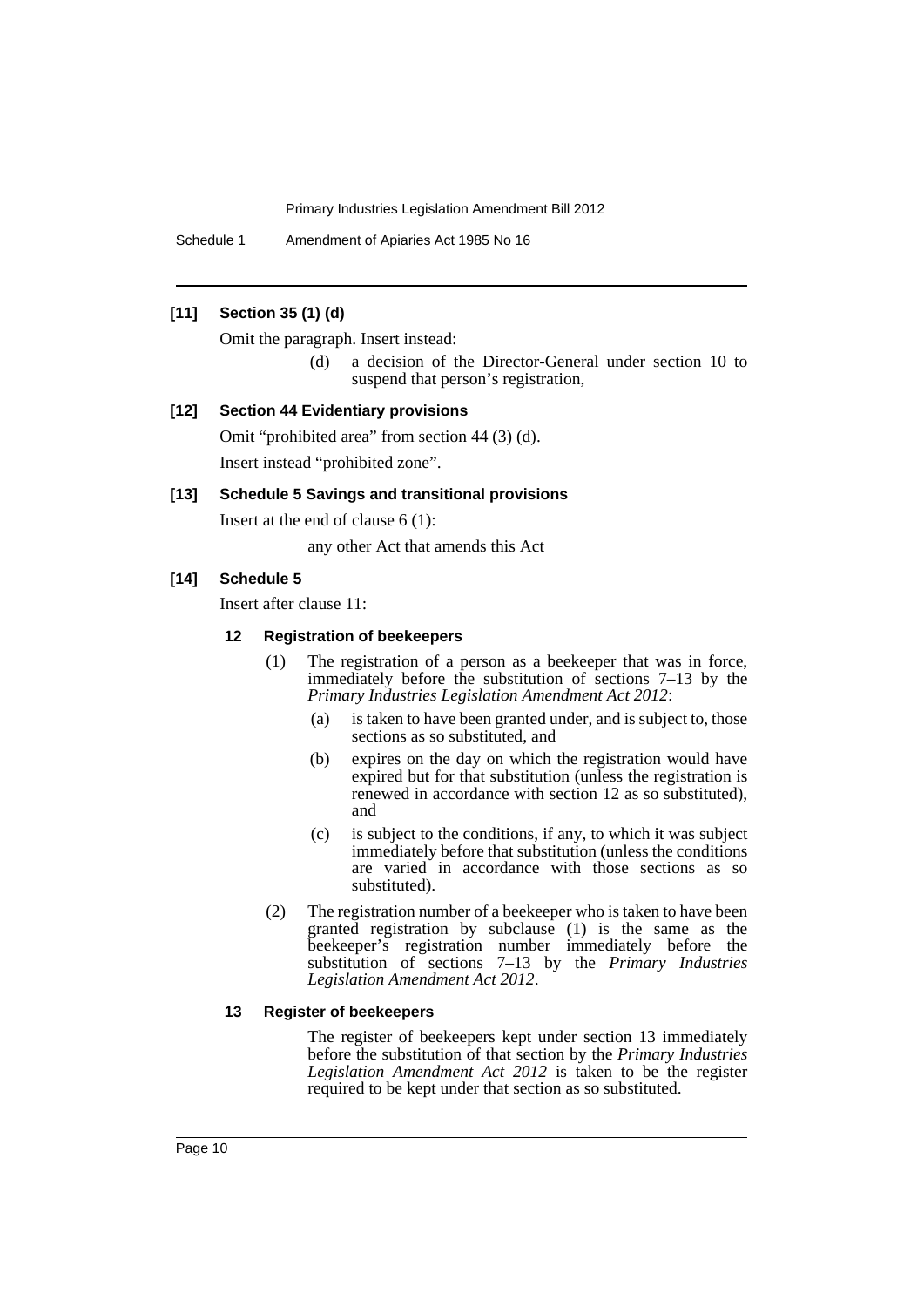Amendment of Fisheries Management Act 1994 No 38 Schedule 2

# <span id="page-12-0"></span>**Schedule 2 Amendment of Fisheries Management Act 1994 No 38**

#### **[1] Section 256 Production of records relating to commercial fishing activities and fish receivers**

Insert "to do one or more of the following" after "require a person" in section 256 (1).

**[2] Section 256 (1) (a) (iii)**

Omit "business, and". Insert instead "business,".

**[3] Section 256 (1) (b)**

Omit "records, and". Insert instead "records,".

## **[4] Section 256 (1) (c)**

Omit ", immediately or within a specified period,".

#### **[5] Section 256 (2A)**

Insert after section 256 (2):

- (2A) If a fisheries officer requires a person to answer a question under subsection  $(1)$   $(c)$ , the officer may specify one or more of the following:
	- (a) that the answer be given either orally or in writing,
	- (b) that the answer be given immediately, at a specified time or within a specified period,
	- (c) that the answer be given at a specified place.
- **[6] Section 258B Provisions relating to requirements to provide information or answer questions**

Omit "258," from section 258B (3).

**[7] Section 258B (6)**

Omit "258 or".

# **[8] Schedule 7 Savings, transitional and other provisions**

Insert at the end of clause 2 (1):

any other Act that amends this Act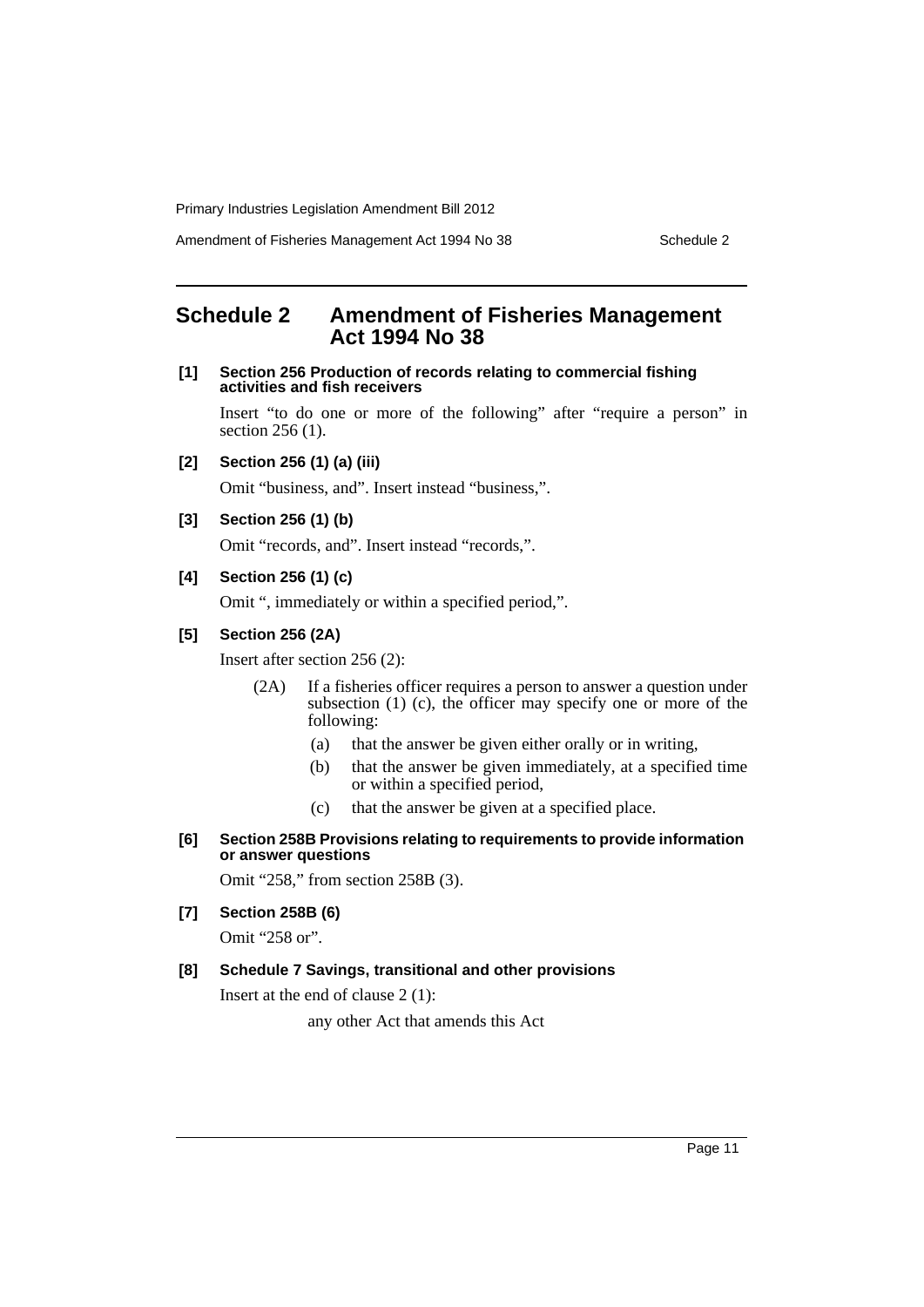Schedule 3 Amendment of Pesticides Act 1999 No 80

# <span id="page-13-0"></span>**Schedule 3 Amendment of Pesticides Act 1999 No 80**

#### **Section 5 Definition of "pesticide"**

Omit section 5 (1). Insert instead:

- (1) In this Act, *pesticide* means:
	- (a) an agricultural chemical product (within the meaning of the Agvet Code), or
	- (b) a veterinary chemical product (within the meaning of the Agvet Code) that:
		- (i) is represented as being suitable for, or is manufactured, supplied or used for, the external control of ectoparasites of animals, and
		- (ii) is concentrated and requires dilution or mixing in water before use, and
		- (iii) is not prescribed under the *Stock Medicines Act 1989* as a low-risk veterinary chemical product.

**Note.** The Agvet Code defines an *agricultural chemical product* to be a substance or a mixture of substances that is represented, imported, manufactured, supplied or used as a means of directly or indirectly:

- (a) destroying, stupefying, repelling, inhibiting the feeding of, or preventing infestation by or attacks of, any pest in relation to a plant, a place or a thing, or
- (b) destroying a plant, or
- (c) modifying the physiology of a plant or pest so as to alter its natural development, productivity, quality or reproductive capacity, or
- (d) modifying an effect of another agricultural chemical product, or
- (e) attracting a pest for the purpose of destroying it.

The term also includes a substance or mixture of substances declared by regulations to be an agricultural chemical product.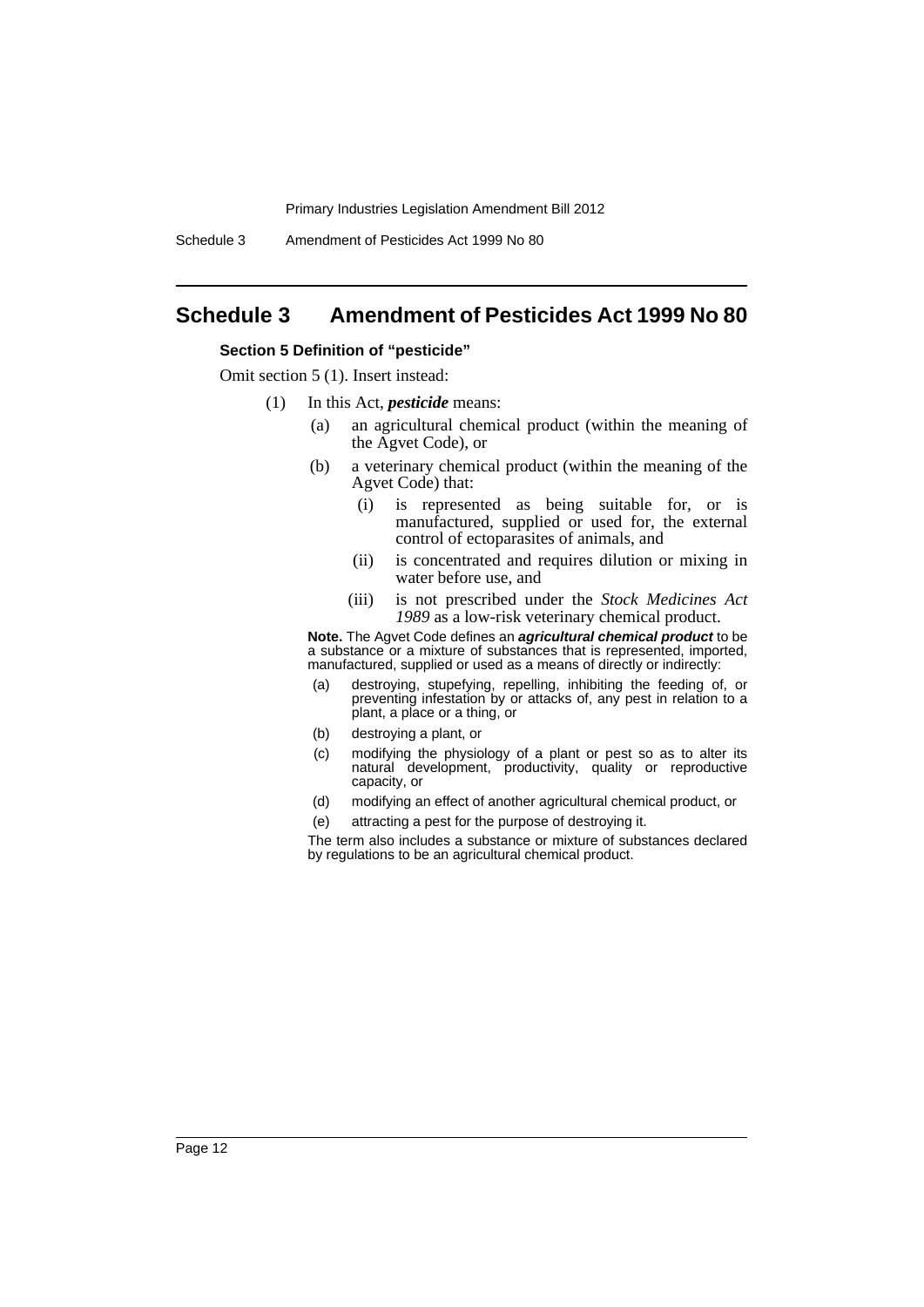Amendment of Stock Foods Act 1940 No 19 Schedule 4

# <span id="page-14-0"></span>**Schedule 4 Amendment of Stock Foods Act 1940 No 19**

**[1] Section 6 Packages of stock food and supplement to be labelled**

Omit section 6 (2).

#### **[2] Section 6A Supplier of bulk stock foods to provide customer with information statement**

Omit "However, this section does not apply to a supply by retail of a portion of the contents of a package labelled as required by section 6 when the supply is without alteration of, or addition to, that portion of the contents." from section 6A (3).

# **[3] Section 20 Authorisation of inspectors and analysts**

Omit section 20 (2).

# **[4] Schedule 1 Savings and transitional provisions**

Insert at the end of clause 1 (1):

any other Act that amends this Act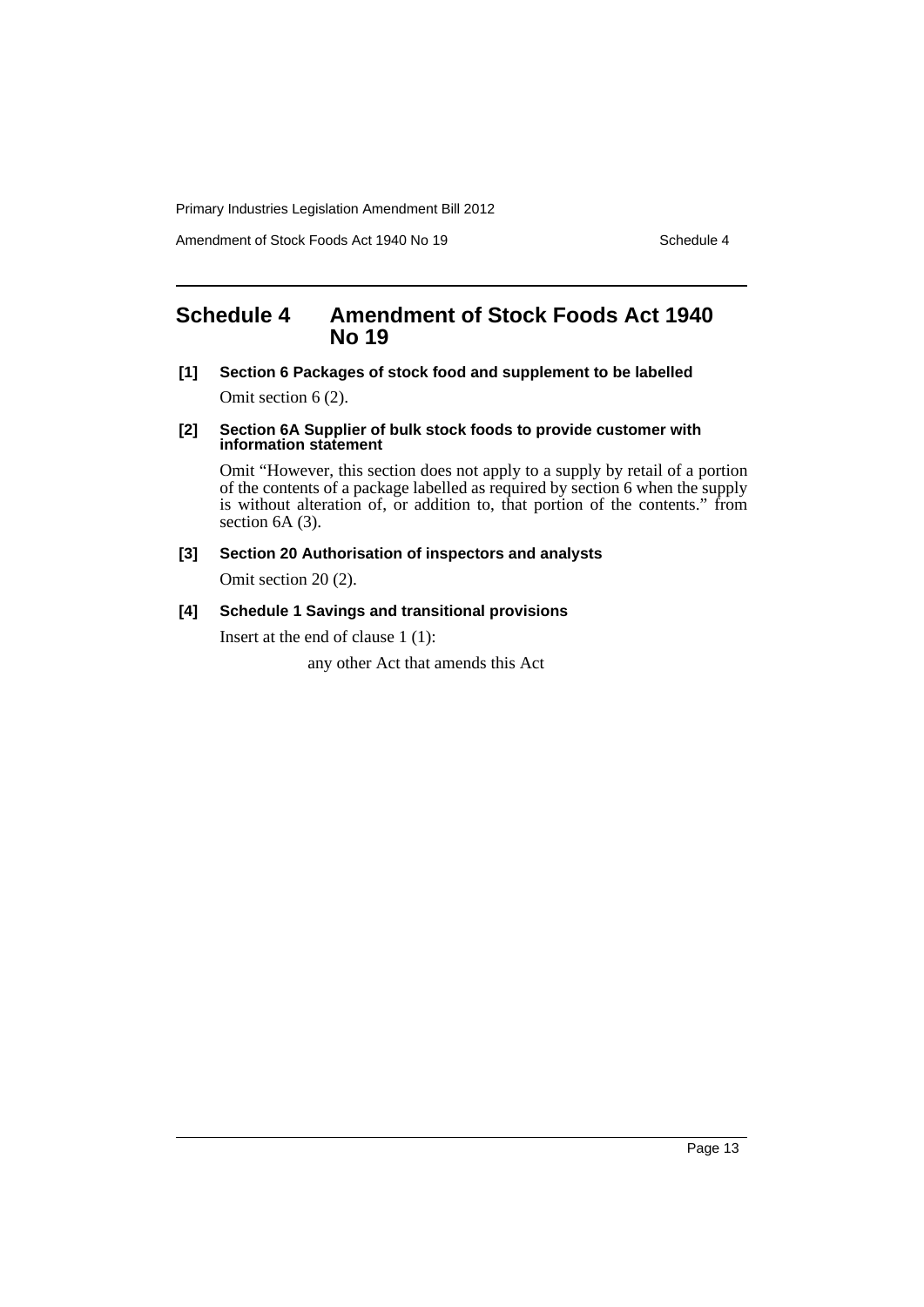Schedule 5 Amendment of Stock Medicines Act 1989 No 182

# <span id="page-15-0"></span>**Schedule 5 Amendment of Stock Medicines Act 1989 No 182**

## **[1] Section 3 Definitions**

Omit the definition of *stock medicine* from section 3 (1). Insert instead: *stock medicine*—see section 3A.

# **[2] Section 3A**

Insert after section 3:

#### **3A Definition of "stock medicine"**

- (1) In this Act, *stock medicine* has the same meaning as veterinary chemical product in the Agvet Code, except as provided by this section.
- (2) *Stock medicine* also includes a substance or mixture of substances that is:
	- (a) prepared by a pharmacist in accordance with the instructions of a veterinary practitioner, or
	- (b) prepared by a veterinary practitioner in the course of the practice of his or her profession.
- (3) *Stock medicine* does not include a veterinary chemical product (within the meaning of that Code) that:
	- (a) is represented as being suitable for, or is manufactured, supplied or used for, the external control of ectoparasites of stock, and
	- (b) is concentrated and requires dilution or mixing in water before use,

unless it is prescribed by the regulations to be a low-risk veterinary chemical product.

#### **[3] Section 39E Records to be kept by veterinary practitioners**

Insert "registered stock medicine that is a" after "of any" in section 39E (c).

#### **[4] Section 50 Powers of inspectors**

Omit "prescribed" from section 50 (1) (d).

#### **[5] Section 52 Retention and disposal of seized property**

Omit "in the prescribed manner" from section 52 (3) (b).